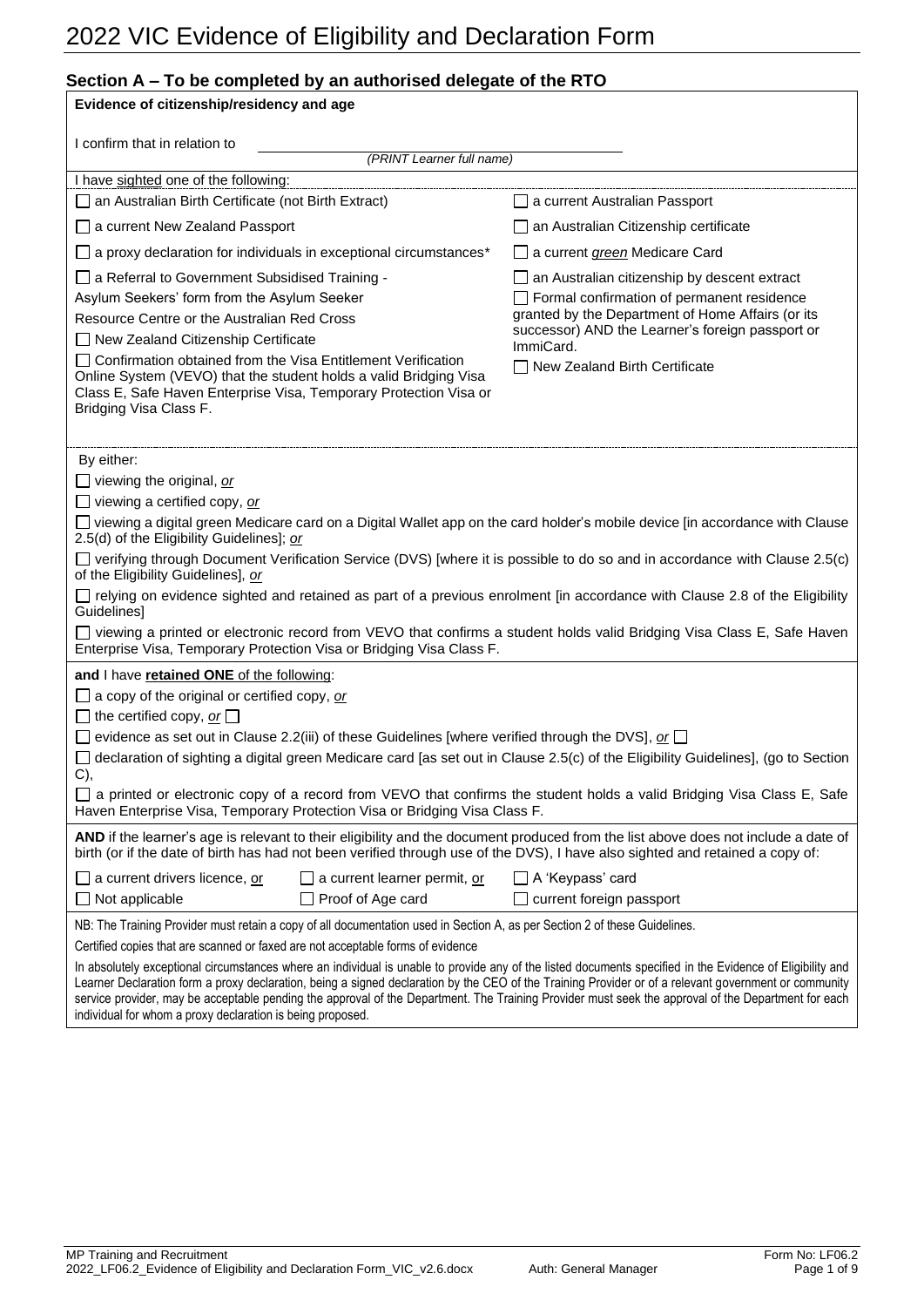### **Section B1-ENROLMENT IN A QUALIFICATION –To be completed ONLY if enrolling in a Qualification**

| A 'qualification' means a qualification that has 'Certificate' or 'Diploma' in the title (for example, 'Certificate III in Business',<br>'Diploma of Nursing').<br><b>Education history</b>                                                                                                                                                                                                                                                                              |  |  |  |
|--------------------------------------------------------------------------------------------------------------------------------------------------------------------------------------------------------------------------------------------------------------------------------------------------------------------------------------------------------------------------------------------------------------------------------------------------------------------------|--|--|--|
| What is the highest qualification (not<br>Q1<br>including secondary or high school) that you<br>have COMPLETED, or EXPECT TO<br>COMPLETE at the time the training you are<br>applying for is scheduled to start? (include<br>code and full title of qualification if possible,<br>eg Certificate III in Aged Care. If you have<br>not completed any qualification, write 'not<br>applicable')<br>(Include full title of qualification, eg. Certificate III in Aged Care) |  |  |  |
|                                                                                                                                                                                                                                                                                                                                                                                                                                                                          |  |  |  |
| How many other Skills First Funded qualifications have you enrolled in<br>Q2<br>that have started or will start in the same calendar year as the<br>qualification/s you are applying for now? (DON'T include the<br>2<br>3<br>$4+$<br>(circle number)<br>0<br>$\mathbf{1}$<br>qualification/s you are applying for now. DO include other qualification/s<br>at this and other training providers you've enrolled in, but haven't<br>started yet).                        |  |  |  |
| Not including the qualification/s you are applying for now, how many<br>Q3<br>other Skills First Funded skill set and/or qualifications are you doing at<br>$\overline{2}$<br>3<br>(circle number)<br>0<br>$\overline{1}$<br>4+<br>the moment?                                                                                                                                                                                                                           |  |  |  |
| In your lifetime, how many Skills First Funded qualifications have you<br>Q4<br>(circle number)<br>started (commenced) that are at the same level as the one you are<br>0<br>$\overline{1}$<br>2<br>3<br>4+<br>applying for now? If you are applying for a qualification on the<br>$\Box$ not applicable<br>Foundation Skills List, tick 'not applicable'.                                                                                                               |  |  |  |
| Are you seeking to enrol in a qualification under the JobTrainer initiative? Note: You can only enrol in one qualification<br>Q5<br>under the<br>JobTrainer initiative<br><b>YES</b><br>NO.<br>(If 'NO', proceed to Learner Declaration)<br>(circle answer)                                                                                                                                                                                                              |  |  |  |
| If you answered 'YES' to Q5, have you previously started a qualification under the JobTrainer initiative?<br>Q6<br>(If 'NO', proceed to Q8)<br><b>YES</b><br>NO.                                                                                                                                                                                                                                                                                                         |  |  |  |
| (circle answer)<br>If you answered 'YES' to Q6, are you applying to recommence in the same qualification that you already started under<br>Q7<br>the JobTrainer initiative?                                                                                                                                                                                                                                                                                              |  |  |  |
| <b>YES</b><br>NO<br>(circle answer)<br>(Proceed to Learner Declaration)<br>Are you 16 to 24 years old?<br>Q8                                                                                                                                                                                                                                                                                                                                                             |  |  |  |
| <b>YES</b><br>NO.<br>(circle answer)<br>(If 'YES', proceed to Learner Declaration)<br>Are you a job seeker?<br>Q9                                                                                                                                                                                                                                                                                                                                                        |  |  |  |
| <b>YES</b><br>NO<br>(If 'NO', proceed to Learner Declaration)<br>(circle answer)<br>Q10 If you answered 'YES' to Q9, tick any of these boxes if they apply to you:                                                                                                                                                                                                                                                                                                       |  |  |  |
| □ I have a current and valid Health Care Card, Pensioner Concession Card, Veteran's Gold Card or or am the dependant of                                                                                                                                                                                                                                                                                                                                                  |  |  |  |
| a card holder<br>□ I have a letter from my employer or a company receiver on company letterhead that says I have been, or will be, made                                                                                                                                                                                                                                                                                                                                  |  |  |  |
| redundant or retrenched<br>$\Box$ I have a separation certificate from my employer                                                                                                                                                                                                                                                                                                                                                                                       |  |  |  |
| (If you ticked a box, proceed to Learner Declaration)<br>Q11 If you did not tick any of the boxes in Q10, you can make a declaration that you are a job seeker by ticking this box                                                                                                                                                                                                                                                                                       |  |  |  |
| and signing this form.<br>$\Box$ I declare that I am currently unemployed.                                                                                                                                                                                                                                                                                                                                                                                               |  |  |  |
|                                                                                                                                                                                                                                                                                                                                                                                                                                                                          |  |  |  |
| Section B2 - ENROLMENT IN A SKILL SET – To be completed ONLY if enrolling in a Skill Set                                                                                                                                                                                                                                                                                                                                                                                 |  |  |  |
| A 'skill set' means a course with the title 'Course in' or a single subject, or small group of subjects (for example 'Course in<br>Family Violence', 'Infection control Skill Set (Retail)').                                                                                                                                                                                                                                                                            |  |  |  |
| Q1 How many other Skills First funded skill sets have you enrolled in that have started, or will start in the same calendar<br>year as the skill set you are applying for now? (Don't include the skill set you are applying for now. Do include other skill sets<br>at this and other training providers you've enrolled in, but haven't started yet).                                                                                                                  |  |  |  |
| (circle number)<br>0<br>-1<br>$\overline{2}$<br>3<br>4+                                                                                                                                                                                                                                                                                                                                                                                                                  |  |  |  |
| Q2 Not including the skill set/s you are applying for now, how many other Skills First funded skill sets and/or qualifications<br>are you doing at the moment?                                                                                                                                                                                                                                                                                                           |  |  |  |
| (circle number)<br>$2 \quad 3$<br>0<br>$\blacksquare$ 1<br>4+                                                                                                                                                                                                                                                                                                                                                                                                            |  |  |  |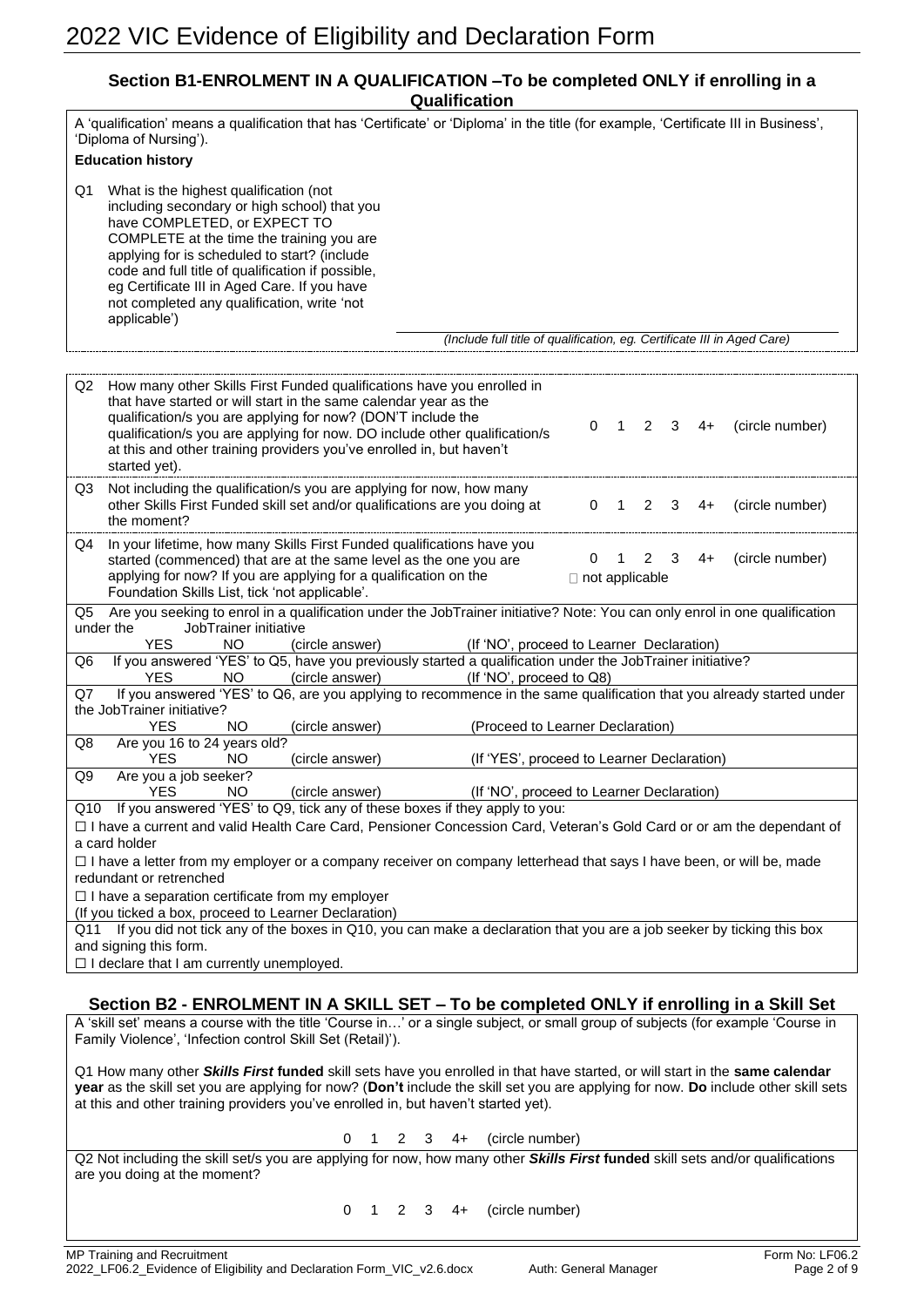|                                                                                                                            | Q3 Please tick any of these boxes if you are doing, or will start, one of the skill sets on this list:                      |     |                                                              |                                                                                                          |
|----------------------------------------------------------------------------------------------------------------------------|-----------------------------------------------------------------------------------------------------------------------------|-----|--------------------------------------------------------------|----------------------------------------------------------------------------------------------------------|
|                                                                                                                            | $\Box$ Construction Industry Skill Set                                                                                      |     |                                                              |                                                                                                          |
|                                                                                                                            | $\Box$ Course in identifying and responding to family violence risk                                                         |     |                                                              |                                                                                                          |
|                                                                                                                            |                                                                                                                             |     | Q4 Do you have a qualification at a Diploma level or higher? |                                                                                                          |
|                                                                                                                            | Yes.                                                                                                                        | No. | (circle answer)                                              |                                                                                                          |
|                                                                                                                            | Q5 Are you seeking to enrol in a Skill Set under the JobTrainer initiative? Note: You can only enrol in one Skill Set under |     |                                                              |                                                                                                          |
|                                                                                                                            | the JobTrainer initiative                                                                                                   |     |                                                              |                                                                                                          |
|                                                                                                                            | YFS.                                                                                                                        | NO. | (circle answer)                                              | (If 'NO', proceed to Learner Declaration)                                                                |
|                                                                                                                            |                                                                                                                             |     |                                                              | Q6 If you answered 'YES' to Q5, have you previously started a Skill Set under the JobTrainer initiative? |
|                                                                                                                            | YFS.                                                                                                                        | NO. | (circle answer)                                              | (If 'NO', proceed to $Q7$ )                                                                              |
| If you answered 'YES' to Q6, are you applying to recommence in the same Skill Set that you already started under the<br>Q7 |                                                                                                                             |     |                                                              |                                                                                                          |
|                                                                                                                            | JobTrainer initiative?                                                                                                      |     |                                                              |                                                                                                          |
|                                                                                                                            | YFS.                                                                                                                        | NO. | (circle answer)                                              | (Proceed to Learner Declaration)                                                                         |
| Q8                                                                                                                         | Are you 17 to 24 years old?                                                                                                 |     |                                                              |                                                                                                          |
|                                                                                                                            | <b>YES</b>                                                                                                                  | NO. | (circle answer)                                              | (If 'YES', proceed to Learner Declaration)                                                               |
| Q9                                                                                                                         | Are you a job seeker?                                                                                                       |     |                                                              |                                                                                                          |
|                                                                                                                            | <b>YES</b>                                                                                                                  | NO. | (circle answer)                                              | (If 'NO', proceed to Learner Declaration)                                                                |
|                                                                                                                            |                                                                                                                             |     |                                                              |                                                                                                          |

Q10 If you answered 'YES' to Q9, tick any of these boxes if they apply to you: ☐ I have a current and valid Health Care Card, Pensioner Concession Card, Veteran's Gold Card or or am the dependant of a card holder

☐ I have a letter from my employer or a company receiver on company letterhead that says I have been, or will be, made redundant or retrenched

☐ I have a separation certificate from my employer

(If you ticked a box, proceed to Learner Declaration)

Q11 If you did not tick any of the boxes in Q10, you can make a declaration that you are a job seeker by ticking this box and signing this form.

☐ I declare that I am currently unemployed.

| <b>Learner declaration</b> |  |  |
|----------------------------|--|--|
|                            |  |  |
|                            |  |  |
|                            |  |  |

*(PRINT Learner full name)*

, in seeking to enrol in

*(Include full title of qualification/s and/or Skill Set in which you are seeking to enrol)*

declare the following to be true and accurate statements:

- a. I AM / AM NOT enrolled in a school, including government, non-government, independent, Catholic or home school. *(Circle appropriate response)*
- b. I AM / AM NOT enrolled in the Commonwealth Government's *Skills for Education and Employment* program. *(Circle appropriate response).*
- c. I understand that my enrolment in the above qualification/s may being subsidised by the Victorian and Commonwealth Governments under the Skills First Program. I understand how enrolling in the above qualification/s will affect my future training options and eligibility for further government subsidised training under the Skills First Program.
- d. I acknowledge and understand that I may be contacted by the Department or an agent to participate in a Learner survey, interview or other questionnaire.

**Signed Date**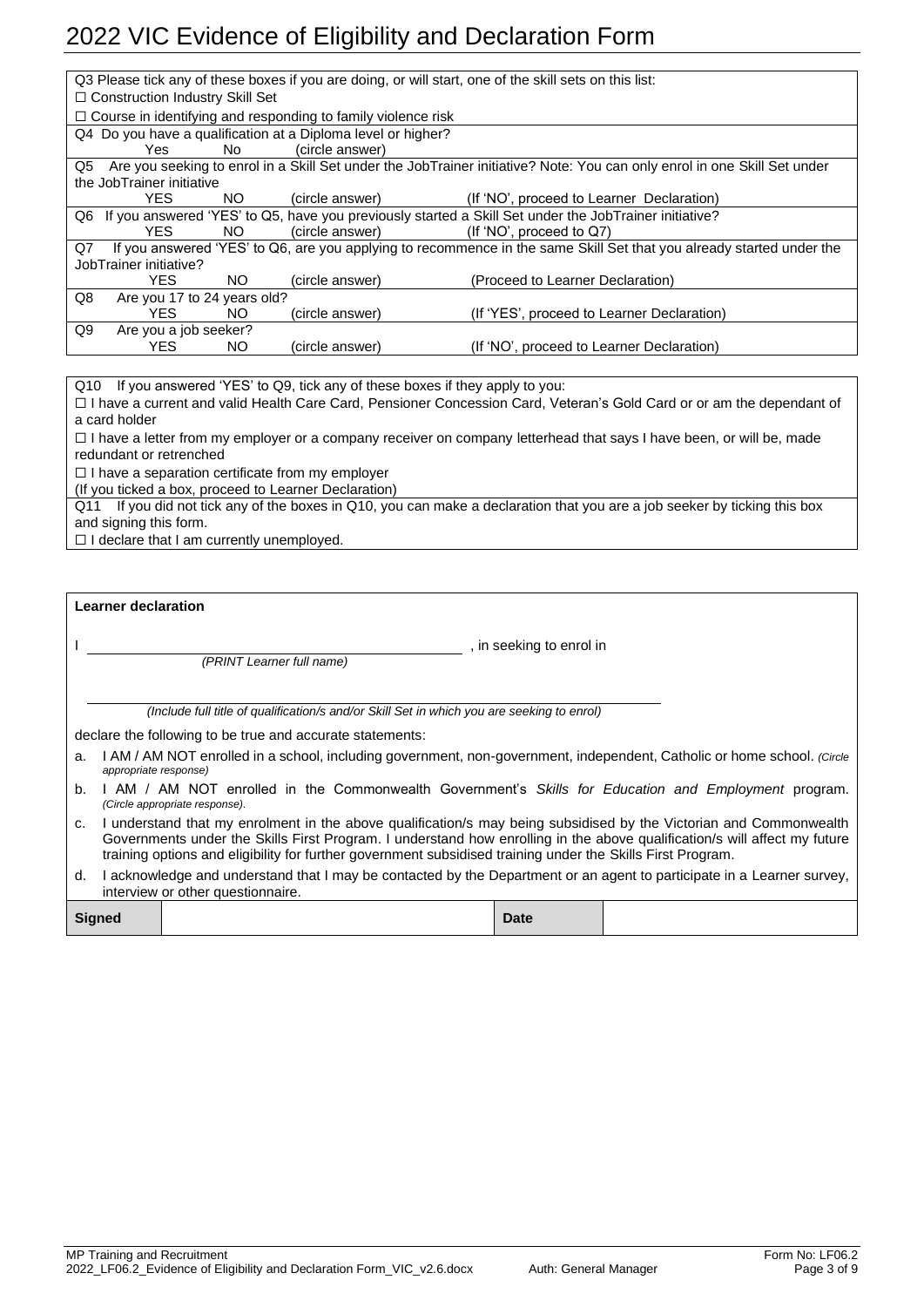|    | <b>Skills First Eligibility Requirements</b>                                                                                                                                                                                                                                                                                                                                                                                                                          |  |  |  |  |
|----|-----------------------------------------------------------------------------------------------------------------------------------------------------------------------------------------------------------------------------------------------------------------------------------------------------------------------------------------------------------------------------------------------------------------------------------------------------------------------|--|--|--|--|
| 1. | Are you enrolling and commencing training in a qualification or qualification provided by MP Training and Recruitment<br>between the commencement date and 31 December 2022 inclusive?                                                                                                                                                                                                                                                                                |  |  |  |  |
|    | $\Box$ Yes – eligibility for funded training may apply                                                                                                                                                                                                                                                                                                                                                                                                                |  |  |  |  |
|    | No - not eligible for funded training                                                                                                                                                                                                                                                                                                                                                                                                                                 |  |  |  |  |
|    | 1.1. and are you either:                                                                                                                                                                                                                                                                                                                                                                                                                                              |  |  |  |  |
|    | under 20 years of age (as at 1 January in the year of commencement of training) and enrolling in nationally recognised training;                                                                                                                                                                                                                                                                                                                                      |  |  |  |  |
|    | over 20 years of age (as at 1 January in the year of commencement of training) and enrolling in nationally recognised training in a<br>qualification that is at a higher qualification level than the highest qualification held at the time of the scheduled commencement of<br>training.                                                                                                                                                                            |  |  |  |  |
|    | Evidence has been sighted and retained in the form of a Commonwealth or Victorian Government issued document which verifies<br>the Learner's full name and date of birth.                                                                                                                                                                                                                                                                                             |  |  |  |  |
|    | Type of evidence sighted and retained: Refer to page 1, section A.                                                                                                                                                                                                                                                                                                                                                                                                    |  |  |  |  |
|    |                                                                                                                                                                                                                                                                                                                                                                                                                                                                       |  |  |  |  |
|    |                                                                                                                                                                                                                                                                                                                                                                                                                                                                       |  |  |  |  |
| 2. | <b>Additional Apprentice/Trainee Eligibility Requirements</b><br>Are you seeking to engage funded training as an Apprentice and/or Trainee?                                                                                                                                                                                                                                                                                                                           |  |  |  |  |
|    | $\Box$ Yes – go to question 3 $\Box$ No – go to question 4                                                                                                                                                                                                                                                                                                                                                                                                            |  |  |  |  |
| 3. | Additional Apprentice/Trainee Eligibility Requirements, are you:                                                                                                                                                                                                                                                                                                                                                                                                      |  |  |  |  |
|    | 3.1. employed in Victoria in either a full time or part time capacity under an award or registered agreement, and                                                                                                                                                                                                                                                                                                                                                     |  |  |  |  |
|    | 3.2. undertaking an Approved Training Scheme, and                                                                                                                                                                                                                                                                                                                                                                                                                     |  |  |  |  |
|    | 3.3. a signatory to a Training Contract with their employer which is registered with the VRQA a signatory, jointly with the employer<br>and the Training Provider, to a Training Plan; and                                                                                                                                                                                                                                                                            |  |  |  |  |
|    | 3.4. involved in paid work and Structured Training: Workplace-based or Structured Training: Off-the job?                                                                                                                                                                                                                                                                                                                                                              |  |  |  |  |
|    | □ Yes - Apprentice and/or Trainee eligibility for funded training may apply                                                                                                                                                                                                                                                                                                                                                                                           |  |  |  |  |
|    | No - Not eligible for funded training as an Apprentice and/or Trainee                                                                                                                                                                                                                                                                                                                                                                                                 |  |  |  |  |
|    | If you are enrolling an individual under the age of 17 years - complete questions 4, 5 and 6                                                                                                                                                                                                                                                                                                                                                                          |  |  |  |  |
| 4. | Will you be under the age of 17 Prior to enrolling and NOT YET completed Year 10?                                                                                                                                                                                                                                                                                                                                                                                     |  |  |  |  |
|    | $\Box$ Yes – evidence requirements apply $\Box$ No                                                                                                                                                                                                                                                                                                                                                                                                                    |  |  |  |  |
|    | Evidence has been sighted in the form of correspondence or a certificate signed by a Department Regional Director that exempts<br>that individual from school attendance and clearly identifies the MP Training and Recruitment and the training to be undertaken; or<br>clearly identifies the relevant employer where the Learner is to undertake an apprenticeship or traineeship.                                                                                 |  |  |  |  |
|    | Type of evidence sighted_                                                                                                                                                                                                                                                                                                                                                                                                                                             |  |  |  |  |
| 5. | Will you be under the age of 17 Prior to enrolling and HAVE completed Year 10?                                                                                                                                                                                                                                                                                                                                                                                        |  |  |  |  |
|    | $\Box$ Yes – evidence requirements apply $\Box$ No                                                                                                                                                                                                                                                                                                                                                                                                                    |  |  |  |  |
|    | Evidence has been sighted in the corm of a copy of the signed and completed endorsement page form the "Exemption from School<br>Application Form" or correspondence or a certificate signed by the school principal or a Department Regional Director. It clearly<br>identifies the MP Training and Recruitment and the training to be undertaken; or clearly identifies the relevant employer where the<br>Learner is to undertake an apprenticeship or traineeship. |  |  |  |  |
|    | Type of evidence sighted                                                                                                                                                                                                                                                                                                                                                                                                                                              |  |  |  |  |
| 6. | Will you be under the age of 17 Prior to enrolling and is NOT currently, or have never been enrolled in a Victorian School?<br>(Home schooling, just moved to Victoria)                                                                                                                                                                                                                                                                                               |  |  |  |  |
|    | $\Box$ Yes – evidence requirements apply $\Box$ No                                                                                                                                                                                                                                                                                                                                                                                                                    |  |  |  |  |
|    | Evidence has been sighted in the form of correspondence or a certificate signed by a Department Regional Director that exempts<br>that individual from school attendance and clearly identifies the MP Training and Recruitment and the training to be undertaken; or<br>clearly identifies the relevant employer where the Learner is to undertake an apprenticeship or traineeship.                                                                                 |  |  |  |  |
|    | Type of evidence sighted                                                                                                                                                                                                                                                                                                                                                                                                                                              |  |  |  |  |
|    | <b>Back to Work Scheme</b>                                                                                                                                                                                                                                                                                                                                                                                                                                            |  |  |  |  |

**7. Do you hold a standard email issued by the State Revenue Office confirming the your eligibility status as 'back to work'**  $\Box$  Yes – exemptions may apply for upskilling and two at a level  $\Box$  No – standard exemptions exist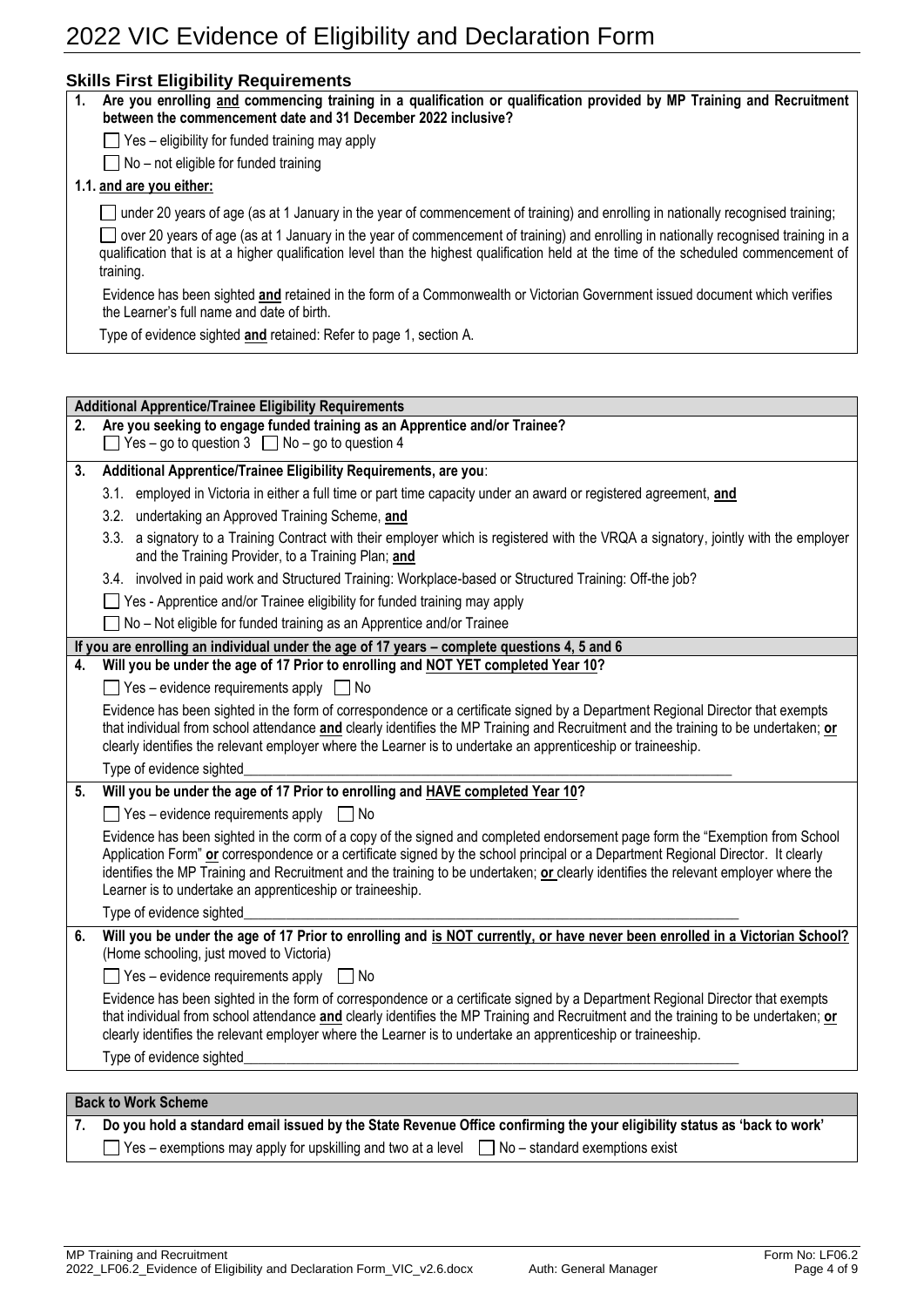### **Section C – To be completed by an authorised delegate of the RTO**

**Digital Green Medicare Card** 

|    | <b>Divirgi Oleeli Medicale Valu</b>                                  |                                                    |  |  |
|----|----------------------------------------------------------------------|----------------------------------------------------|--|--|
| 8. | Do you hold a digital Green Medicare Card?                           |                                                    |  |  |
|    | $\Box$ Yes – evidence requirements apply $\Box$ No – go to section D |                                                    |  |  |
|    |                                                                      | Full name of the<br>card holder                    |  |  |
|    |                                                                      | Number of the<br>card                              |  |  |
|    |                                                                      | Name<br>of<br>authorised staff<br>who sighted card |  |  |
|    |                                                                      | of<br>Signature<br>authorised staff                |  |  |
|    |                                                                      | Date card was<br>sighted                           |  |  |
|    |                                                                      |                                                    |  |  |

### **Section D – To be completed by an authorised delegate of the RTO**

Based on:

- discussion with the Learner;
- the evidence I have sighted (and retained a copy of) in Section A & C; and
- the information provided to me by the Learner in Section B of this form;

I confirm that the learner is: (Choose one)

**eligible for Skill First funding for the program/s listed below**

**not eligible for Skills First funding**

**not eligible for Skills First funding, but I have granted an eligibility exemption for the program/s listed below**

*(write the code and full title of the qualification/s in which the learner is seeking to enrol i.e. BSB30120 – Certificate III in Business*

Where I have granted an exemption under any initiatives in Part C of Schedule 1 of the Contract, I have sighted and retained any additional evidence specified in Attachment 2 of the Eligibility Guidelines.

I acknowledge that as the Training Provider's authorised delegate, I am responsible for ensuring that all parts of this form are complete. By signing this Declaration, I acknowledge that I have reviewed Sections A and B and have confirmed they have been completed in full.

#### **Authorised Training Provider delegate:**

Name:

Position:

Signed:

Date:

*Notes: Use this section to record additional, relevant information, including information used by the Training Provider to verify the individual's eligibility that is not captured in sections A, B, C or D. - If there are no notes, write N/A*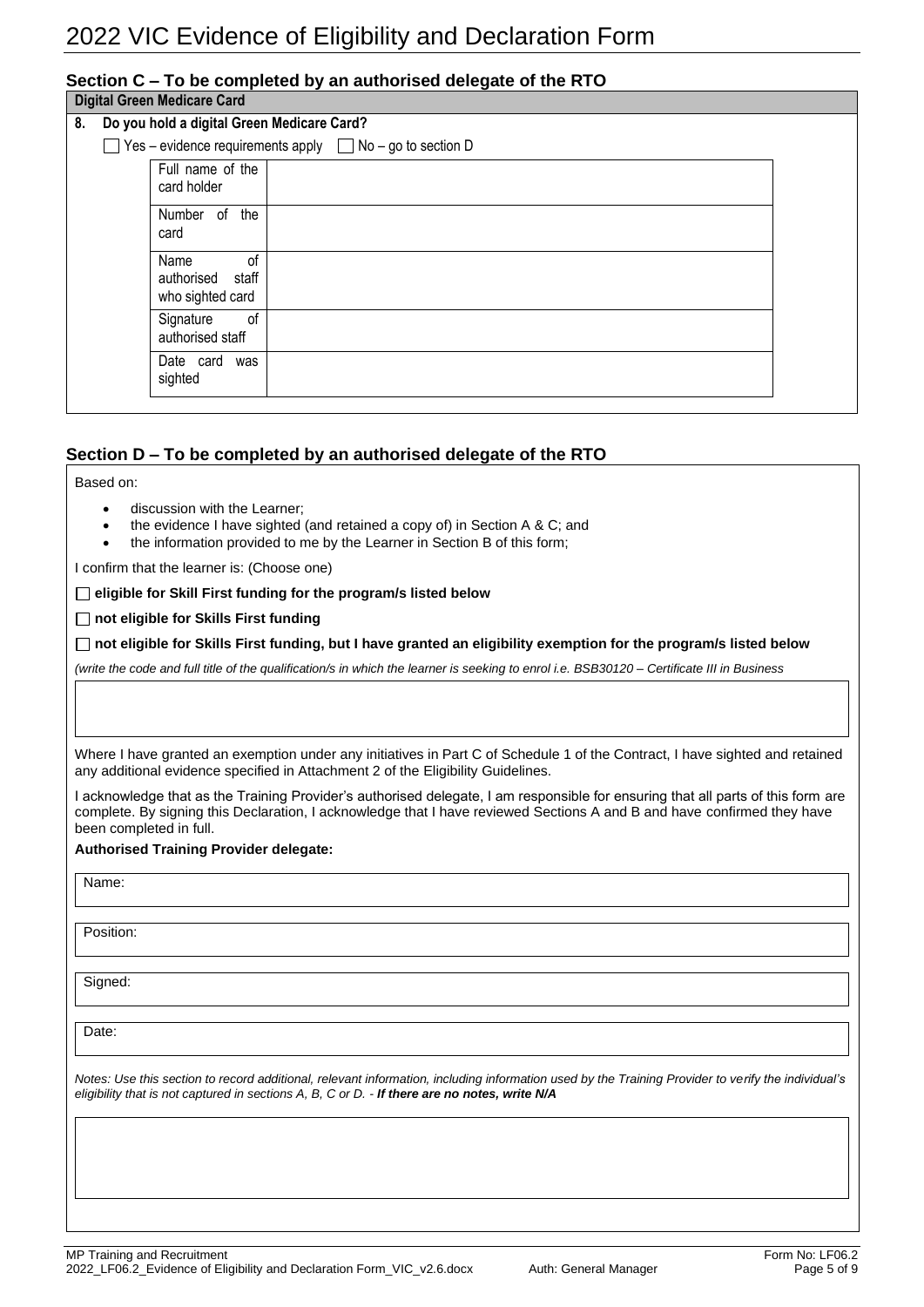#### **Learner Declaration**

**I,** (print your name):

**In seeking to enrol in** (write the code and full qualification/s or skill set):

Declare the following to be true and accurate statements:

• I AM / AM NOT enrolled in a school, including government, non-government, independent, Catholic or home school.

(circle the appropriate response)

• I AM / AM NOT enrolled in the Commonwealth Government's Skills for Education and Employment program.

(circle the appropriate response)

• I understand that my enrolment in the above qualification/s and/or skill set/s may be subsidised by the Victorian and Commonwealth Government under the Skills First Program. I understand how my enrolment will affect my future training options and eligibility for further training under the Skills First program.

• I acknowledge and understand that I may be contacted by the Department of Education and Training or an agent to participate in a survey, interview or other questionnaire.

| Signature | Date |  |
|-----------|------|--|
|           |      |  |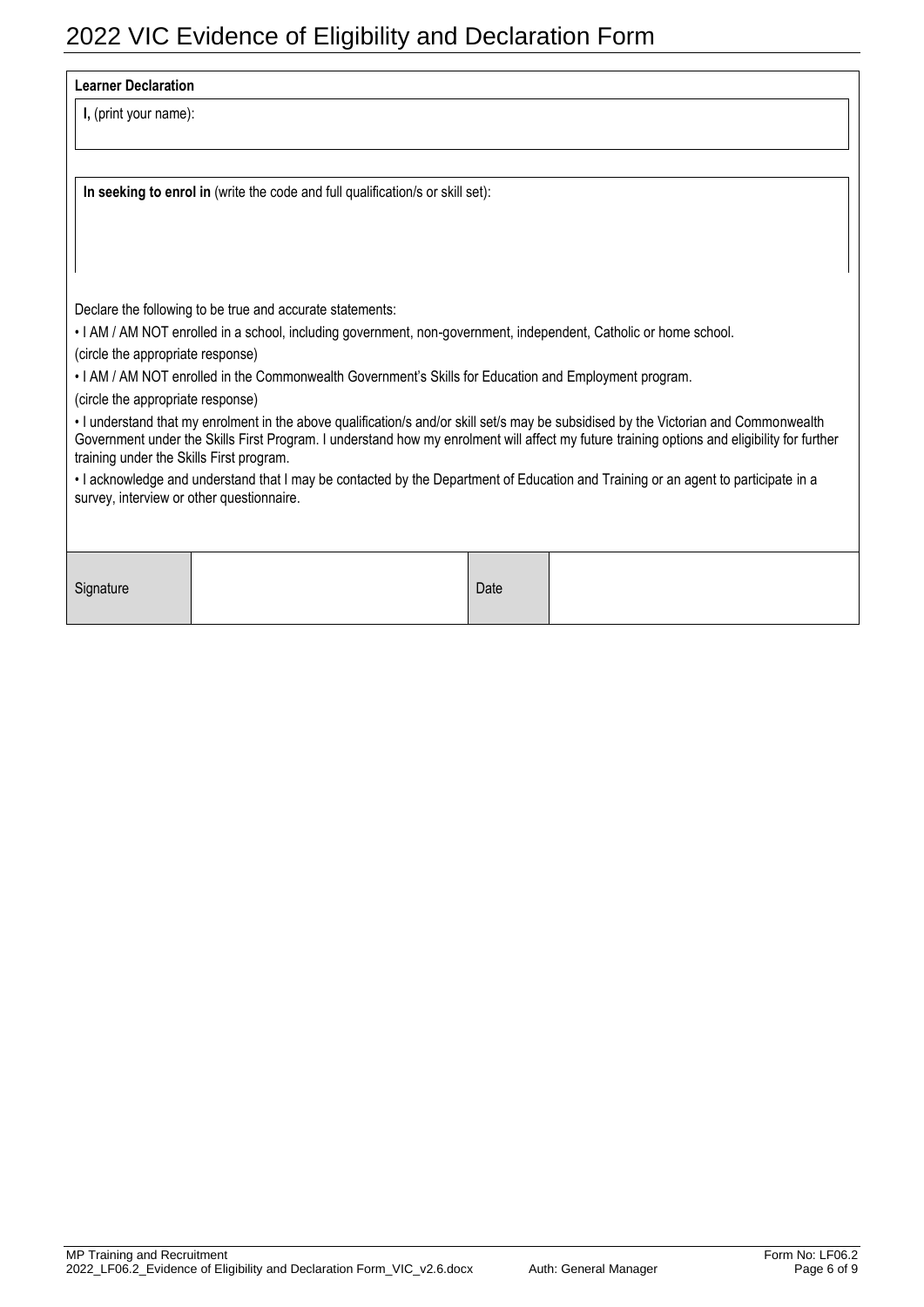### **How to have a document certified**

Bring both an original and a copy of the original to the certifier.

The certifier will:

1. examine the original to ensure it is not a copy or forgery

2. examine the copy to ensure it is identical to the original. A copy can be considered identical even if it is a different size or colour, so long as that does not result in the loss of any material information.

The certifier will then write or stamp the copy with the words: "Certified to be a true copy of the original seen by me." They will sign and date the copy, and write or stamp their name, personal or professional address and qualification.

If there are multiple pages to the copy, the certifier will sign or initial and number all pages.

The copy has now been certified.

#### **Who can certify a document**

Under Section 39 of the Oaths and Affirmations Act 2018 (as of 1 March 2019) the list of persons who may certify copies of original documents includes:

• A person currently licensed or registered to practice in Australia as one of the following occupations:

- **Architect**
- **Chiropractor**
- **Conveyancer**
- **Dentist**
- Financial adviser or financial planner
- Legal practitioner
- Medical practitioner
- **Midwife**
- Migration agent
- **Nurse**
- Occupational therapist
- **Optometrist**
- Patent attorney
- **Pharmacist**
- **Physiotherapist**
- **Psychologist**
- Trade marks attorney
- Veterinary surgeon
- An accountant who meets at least one of the following criteria:
	- Fellow of the National Tax Accountants' Association
	- Member of Chartered Accountants Australia and New Zealand
	- Member of the Association of Taxation and Management Accountants
	- Member of CPA Australia
	- Member of the Institute of Public Accountants
- Agent of the Australian Postal Corporation who is in charge of an office supplying postal services to the public
- Australian Public Service employee engaged on an ongoing basis with 5 or more years of continuous service who is not otherwise authorised
- Australian Consular Officer or Australian Diplomatic Officer
- Bailiff
- Bank officer with 5 or more continuous years of service
- Building society officer with 5 or more years of continuous service
- Chief executive officer of a Commonwealth court
- Clerk of a court
- Commissioner for Affidavits
- Commissioner for Declarations
- Credit union officer with 5 or more years of continuous service
- Employee of a Commonwealth authority engaged on a permanent basis with 5 or more years of continuous service who is not otherwise authorised

• Employee of the Australian Trade and Investment Commission who is authorised in writing by the Secretary of DFAT to collect fees under s 3(d) of the Consular Fees Act 1955, if at a place outside Australia and in the course of the employee's duties at that place

• Employee of the Commonwealth who is authorised in writing by the Secretary of DFAT to collect fees under s 3(d) of the Consular Fees Act 1955, if at a place outside Australia and in the course of the employee's duties at that place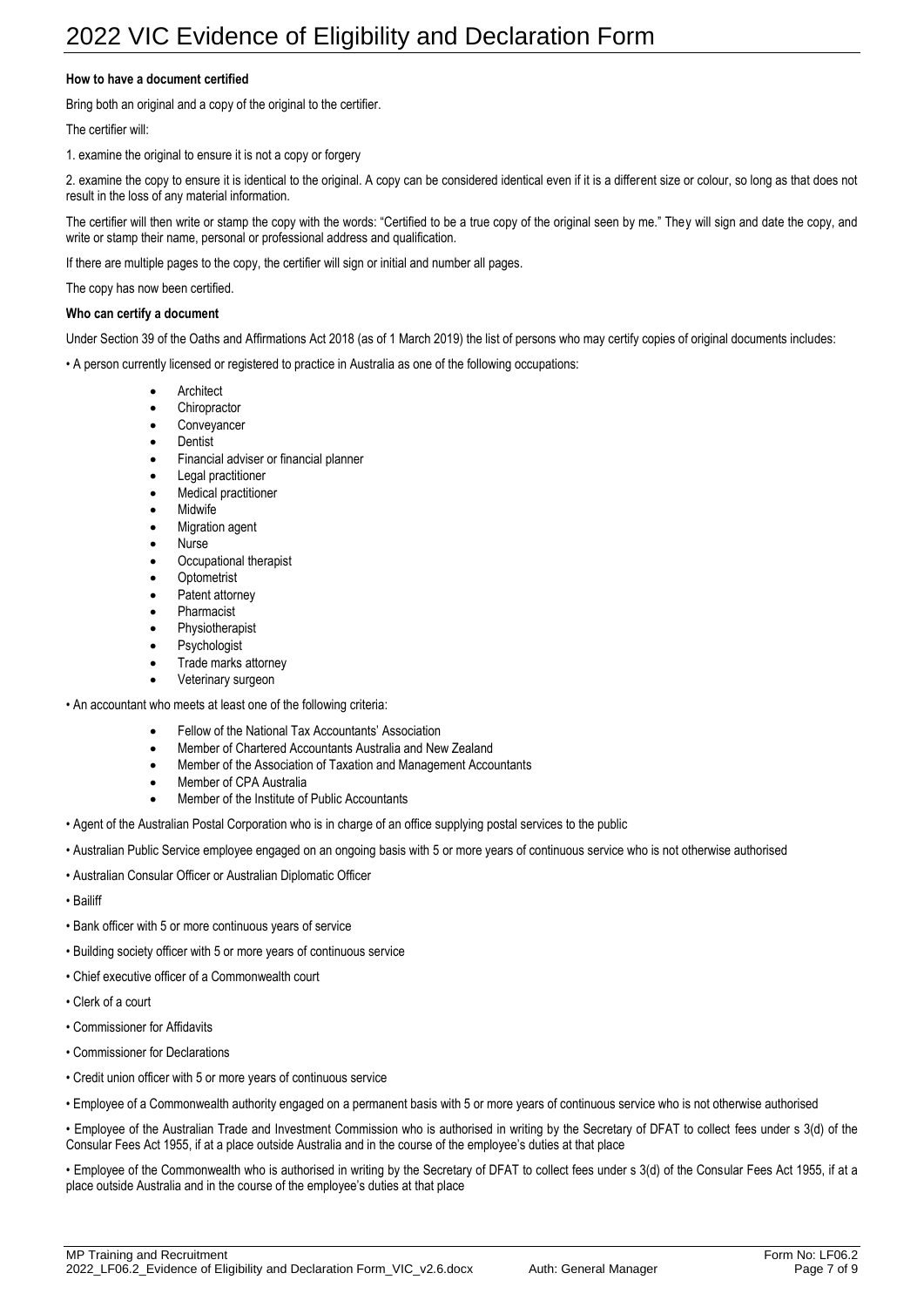• An engineer who meets at least one of the following criteria:

- A member of Engineers Australia, other than a student
- A Registered Professional Engineer of Professionals Australia
- Registered as an engineer under a law of the Commonwealth or a State or Territory
- Registered on the National Engineering Register by Engineers Australia
- Finance company officer with 5 or more years of continuous service
- Holder of a Commonwealth statutory office not otherwise specified
	- For example, Director of the Australian Institute of Family Studies
- IBAC Officers
- Judge
- Justice of the Peace
- Local government Councillor
- Magistrate
- Registered marriage celebrant
- Master of a court
- Member of the Australian Defence Force who meets at least one of the following criteria:
	- An officer
	- A non-commissioned officer with 5 or more years of continuous service
	- A warrant officer
- Member of the Australasian Institute of Mining and Metallurgy
- Member of the Governance Institute of Australia Ltd
- Member of the Parliament of a State
- Member of a Territory legislature
- Member of a local government authority
- Registered minister of religion
- Notary public, including a notary public exercising functions at a place outside either the Commonwealth or the external Territories of the Commonwealth
- Permanent employee of the Australian Postal Corporation with 5 or more years continuous service who is employed in an office providing postal services to the public
- Permanent employee with 5 or more years of continuous service who is not otherwise specified, if employed at one of the following:
	- **State**
	- **Territory**
	- State authority
	- **Territory authority**
	- Local government authority
- Police officer
- Police reservist
- Protective service officer (PSO)
- Registrar, or Deputy Registrar, of a court
- A school principal
- Senior executive employee of a Commonwealth authority
- Senior executive employee of a State or Territory
- Senior Executive Service employee of the Commonwealth
- Sheriff
- Sheriff's officer
- State Trustees officer or employee with a classification level of 2 or above
- Teacher employed on a permanent full-time or part-time basis at a school or tertiary education institution
- Transport Accident Commission officer or employee with a classification of level 2 or above
- VicRoads officer or employee with a classification of level 2 or above
- Victorian Inspectorate Officer